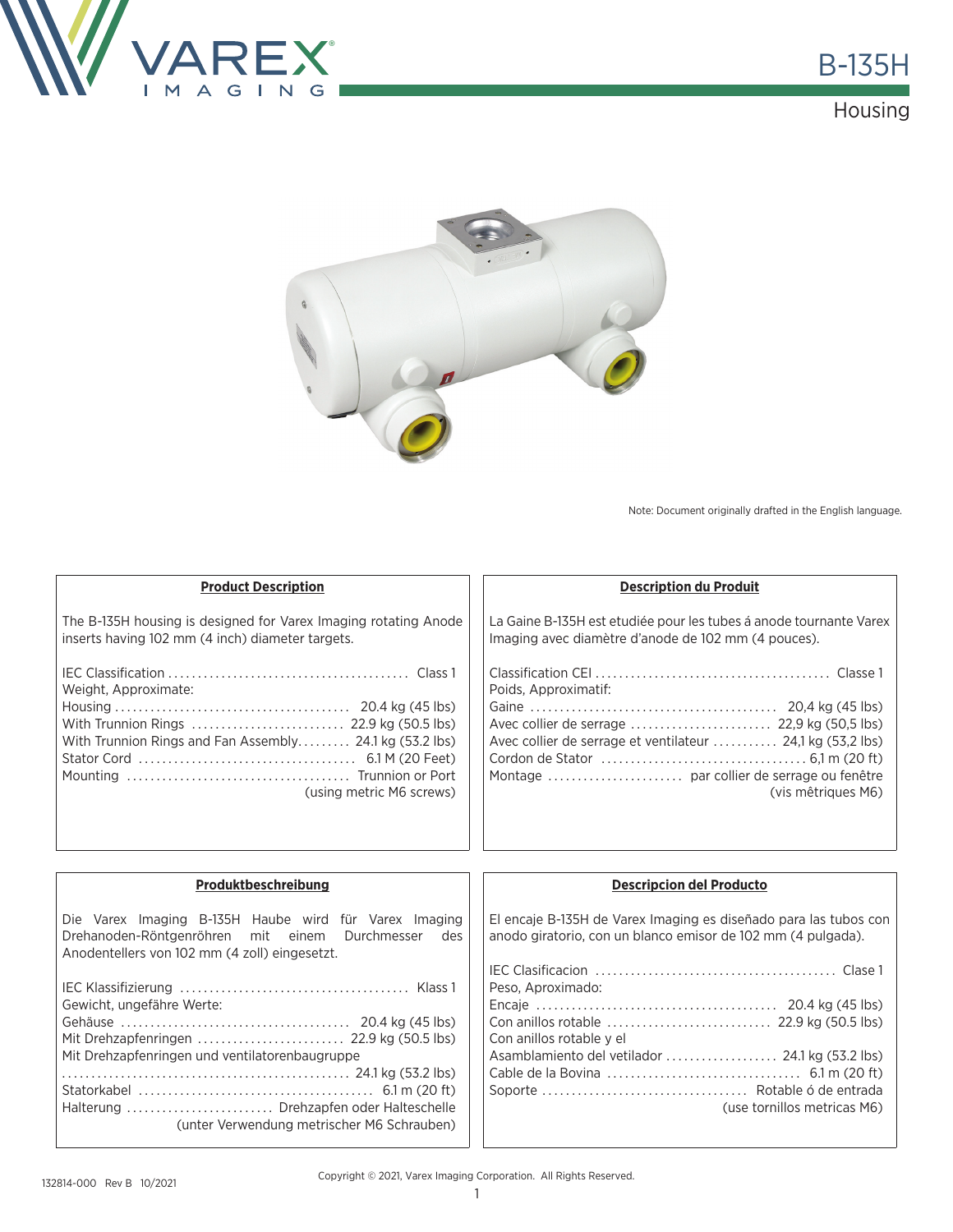

| <b>Product Description</b>                                                                                                                                                                                      | <b>Description du Produit</b>                                                                                                                                                                                               |
|-----------------------------------------------------------------------------------------------------------------------------------------------------------------------------------------------------------------|-----------------------------------------------------------------------------------------------------------------------------------------------------------------------------------------------------------------------------|
|                                                                                                                                                                                                                 |                                                                                                                                                                                                                             |
| <b>Grid Control Voltages</b>                                                                                                                                                                                    | Potentiel de controle de grille                                                                                                                                                                                             |
| Maximum X-ray Tube Assembly Heat Content  1480 kJ (2,000 kHU)                                                                                                                                                   | Capacité thermique de la gaine  1480 kJ (2.000 kUC)                                                                                                                                                                         |
| Nominal Continuous Input Power @ 25°C ambient<br>(max. housing temperature 78°C)<br>without air circulator  222 Watts (300 HU/sec) IEC 60613:2010<br>with air circulator  445 Watts (600 HU/sec) IEC 60613:2010 | Continue nominale Puissance d'entrée @ 25°C ambiant<br>(température maximale de la gaine à 78°C)<br>sans ventilateur  222 Watts (300 UC/sec) CEI 60613:2010<br>avec ventilateur  445 Watts (600 UC/sec) CEI 60613:2010      |
| X-ray tube assembly cooling is provided by ambient air flow.                                                                                                                                                    | Le refroidissement de tube à rayon X est fourni par circulation d'air ambiant.                                                                                                                                              |
| X-Ray Tube Assembly                                                                                                                                                                                             | Ensemble Radiogène<br>Filtration Permanente  0,7mm AI/75 kV CEI 60522/1999                                                                                                                                                  |
| High Voltage Cable Receptacles  Per IEC 60526                                                                                                                                                                   | Receptacules de câble haute tension  Par CEI 60526                                                                                                                                                                          |
| Loading Factors for Leakage Radiation  150 kV, 4 mA                                                                                                                                                             | Technique de mesure du courant de fuite 150 kV. 4 mA                                                                                                                                                                        |
| Temperature Limits for Storage and Transport  - 20°C to +75°C                                                                                                                                                   | Limites de Température Pour le Transport et Pour L'Emmasinage                                                                                                                                                               |
| Atmospheric Pressure Range  70 kPa to 106 kPa                                                                                                                                                                   | Limites de pression atmosphérique  70 kPa à 106 kPa                                                                                                                                                                         |
| 7A @ 120Vac or 30 Vdc max.                                                                                                                                                                                      | 7 A à 120 V ca ou 30 V cc max.                                                                                                                                                                                              |
|                                                                                                                                                                                                                 |                                                                                                                                                                                                                             |
| X-Ray Tube Assembly (Complies to)  IEC 60601-2-28                                                                                                                                                               | Ensemble Radiogène (Conformer aux)  CEI 60601-2-28                                                                                                                                                                          |
| Produktbeschreibung                                                                                                                                                                                             | <b>Descripcion del Producto</b>                                                                                                                                                                                             |
|                                                                                                                                                                                                                 |                                                                                                                                                                                                                             |
| Gittersteuerspannungen<br>Typische Vorspannung für Abschaltung bei 150 kV  -3600 Vdc                                                                                                                            | Voltaje de Rejillas Controlada                                                                                                                                                                                              |
|                                                                                                                                                                                                                 | Voltaje controlado Tipico con interruptor a 150 kV  -3600 Vdc                                                                                                                                                               |
|                                                                                                                                                                                                                 | Capacidad del almacenaje termal de encaje  1480 kJ (2,000 kHU)                                                                                                                                                              |
| (max. Gehäusetemperatur 78°C)<br>ohne Luftumlaufvorrichtung  222 Watt (300 HU/sec) IEC 60613:2010<br>mit Luftumlaufvorrichtung  445 Watt (600 HU/sec) IEC 60613:2010                                            | Potencia nominal de entrada continua @ 25°C ambiente<br>(temperatura máxima de la encaje 78°C)<br>Sin Circulador de aire  222 Watts (300 HU/sec) IEC 60613:2010<br>Con air circulado  445 Watts (600 HU/sec) IEC 60613:2010 |
|                                                                                                                                                                                                                 | El Enfriamiento de la unidad radiógena es realizado por corriente de aire                                                                                                                                                   |
|                                                                                                                                                                                                                 | ambiental.<br>Filtración Permanente del Ensamblaje de Tubes para Rayos X                                                                                                                                                    |
|                                                                                                                                                                                                                 |                                                                                                                                                                                                                             |
| Kontinuierliche Eingangs-Nennleistung @ 25°C umgebend<br>Kühlung der Röntgenstrahlereinheit durch Umgebungsluft.<br>Röntgenstrahlers                                                                            | Receptáculo del cable de tensión  Por IEC 60526                                                                                                                                                                             |
| Wärmespeicherkapazitat des Gehäuses  1480 kJ (2,000 kHU)<br>Hochspannungskabelbehälter  Pro IEC 60526<br>Temperaturgrenzen für Aufbewahrung und Transport  - 20°C bis +75°C                                     | Temperatura Limitada de Almacen y Transporte  -20°C a +75°C                                                                                                                                                                 |
| 7 A @ 120Vac oder 30 Vdc max.                                                                                                                                                                                   | 7 A @ 120Vac o 30 Vdc max.                                                                                                                                                                                                  |

### **Produit**

Copyright © 2021, Varex Imaging Corporation. All Rights Reserved.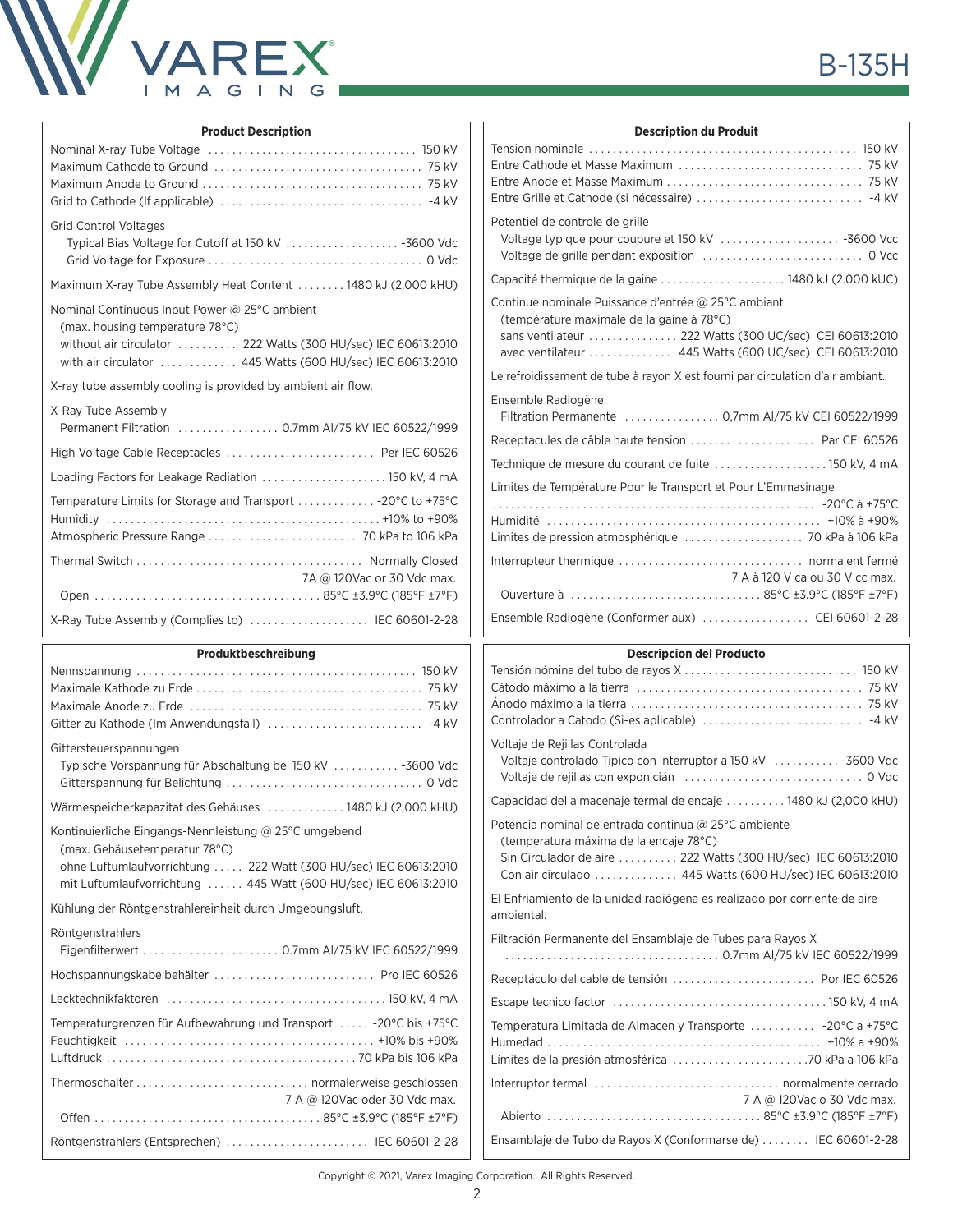

**B-135H** 

Housing Outline Drawing Dessin d' Encombrement de la Gaine Masszeichnungen für dss Gehäuse Esquema Detallado del Encaje

ł

 $[71.4]$ 2.81

 $[57.2 \pm 1.0]$ 

 $2.25 \pm 0.040$ 

 $[212.4 \pm 2.54]$ <br>8.37 ±.100

 $[114.3]$ 

4.50

Dimensions are for reference only Les dimensions sont pour la référence seulement Maße sind als nur Referenz Las dimensiones están para la referencia solamente

Filtre Plombe Amovible Abnehmbare Öffnung Abertura Removible



Dimensions de la Fenêtre Abmessungen des Strahlenfensters<br>Dimensiones Portales

TWO FOCAL SPOTS





| <b>B-135H Optional Accessories</b>                        | <b>B-135H Accessoires Facultatifs</b>               | B-135H Wahlweise Zusatzlich                                   | B-135H Accesorios Opcionales                                     |
|-----------------------------------------------------------|-----------------------------------------------------|---------------------------------------------------------------|------------------------------------------------------------------|
| Trunnion rings mount CN-132 and<br>CN-192 air circulator. | Collier de serrage CN-132 et Ventilateur<br>CN-192. | Drehzapfenringhalterung<br>CN-132 und CN-192 Luftzirkulation. | Sporte y anillo rotable CN-132 y<br>l CN-192 circulador de Aire. |
|                                                           |                                                     |                                                               |                                                                  |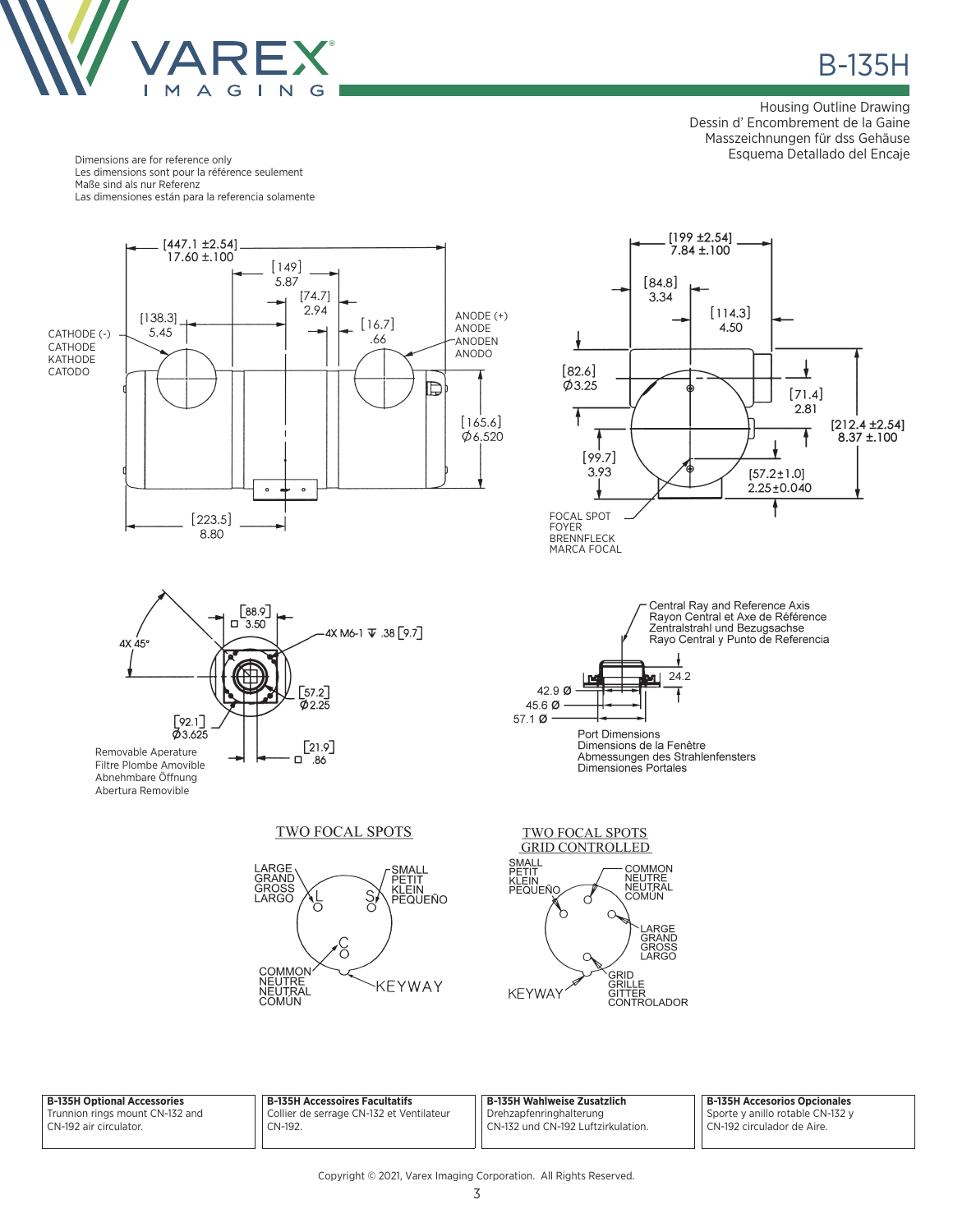

## $\bm{\circledcirc}$ 14 ® ⊕ € Ð Ð ന C 13 G

| "R" Stators   | Stator "R"   | "R" Stator      | "R" Bovina     |                 |
|---------------|--------------|-----------------|----------------|-----------------|
| Black - White | Noir - Blanc | Schwarz - Weiss | Negro - Blanco | 16 <sub>O</sub> |
| Black - Green | Noir - Vert  | Schwarz - Grün  | Negro - Verde  | $66 \Omega$     |
| Green - White | Vert - Blanc | Grün - Weiss    | Verde - Blanco | 50 $\Omega$     |
| 180 Hz Cap    | 180 Hz Cap   | 180 Hz Cap      | 180 Hz Cap     | 6 µF            |
| 60 Hz Cap     | 60 Hz Cap    | 60 Hz Cap       | 60 Hz Cap      | 30 µF           |
| "Q" Stators   | Stator "Q"   | "Q" Stator      | "Q" Bovina     |                 |
| Black - White | Noir - Blanc | Schwarz - Weiss | Negro - Blanco | 6.Q             |
| Black - Green | Noir - Vert  | Schwarz - Grün  | Negro - Verde  | $17 \Omega$     |
| Green - White | Vert - Blanc | Grün - Weiss    | Verde - Blanco | 11 <sub>O</sub> |
| 180 Hz Cap    | 180 Hz Cap   | 180 Hz Cap      | 180 Hz Cap     | 18-21 µF        |
| 60 Hz Cap     | 60 Hz Cap    | 60 Hz Cap       | 60 Hz Cap      | 65 µF           |
| "P" Stators   | Stator "P"   | "P" Stator      | "P" Bovina     |                 |
| Black - White | Noir - Blanc | Schwarz - Weiss | Negro - Blanco | $16 \Omega$     |
| Black - Green | Noir - Vert  | Schwarz - Grün  | Negro - Verde  | $30\Omega$      |
| Green - White | Vert - Blanc | Grün - Weiss    | Verde - Blanco | 14 $\Omega$     |
| 180 Hz Cap    | 180 Hz Cap   | 180 Hz Cap      | 180 Hz Cap     | $10 \mu F$      |
| "S" Stators   | Stator "S"   | "S" Stator      | "S" Bovina     |                 |
| Black - White | Noir - Blanc | Schwarz - Weiss | Negro - Blanco | $16 \Omega$     |
| Black - Green | Noir - Vert  | Schwarz - Grün  | Negro - Verde  | 51 $\Omega$     |
| Green - White | Vert - Blanc | Grün - Weiss    | Verde - Blanco | $35 \Omega$     |
| 180 Hz Cap    | 180 Hz Cap   | 180 Hz Cap      | 180 Hz Cap     | $5 \mu F$       |

# **B-135H**

Stator Ratings and Characteristics Spécificités et Caractéristiques du Stator Statornennleistungen und Merkmale Caracteristicas y Clarificacion de la Bovina

| <b>Wire Color</b><br><b>Couleurs des Branchements</b><br><b>Kabelfarben</b><br><b>Cable de Color</b>                                    | <b>Description</b><br><b>Description</b><br><b>Beschreibung</b><br><b>Descripcion</b> |                                                            |
|-----------------------------------------------------------------------------------------------------------------------------------------|---------------------------------------------------------------------------------------|------------------------------------------------------------|
| 1 White                                                                                                                                 | Common                                                                                |                                                            |
| Blanc                                                                                                                                   | Neutre                                                                                |                                                            |
| Weiss                                                                                                                                   | Neutral                                                                               |                                                            |
| Blanco                                                                                                                                  | Común                                                                                 |                                                            |
| 2 Black                                                                                                                                 | <b>Stator Phase</b>                                                                   |                                                            |
| Noir                                                                                                                                    | <b>Stator Phase</b>                                                                   |                                                            |
| Schwarz                                                                                                                                 | StatorPhase                                                                           |                                                            |
| Negro                                                                                                                                   | Bovina Fase                                                                           |                                                            |
| 3 Green                                                                                                                                 | Phase Shift                                                                           |                                                            |
| Vert                                                                                                                                    |                                                                                       | Changement de Phase                                        |
| Grün                                                                                                                                    | Hilfsphase                                                                            |                                                            |
| Verde                                                                                                                                   |                                                                                       | Cambio de Fase del Estator                                 |
| 5 Red                                                                                                                                   | <b>Thermal Switch</b>                                                                 |                                                            |
| Rouge                                                                                                                                   | Switch Thermique                                                                      |                                                            |
| Rot                                                                                                                                     | Thermoschalter                                                                        |                                                            |
| Rojo                                                                                                                                    | Interruptor Termal                                                                    |                                                            |
| 6 Orange                                                                                                                                | <b>Thermal Switch</b>                                                                 |                                                            |
| Orange                                                                                                                                  | Switch Thermique                                                                      |                                                            |
| Orange                                                                                                                                  | Thermoschalter                                                                        |                                                            |
| Anaranjado                                                                                                                              | Interruptor Termal                                                                    |                                                            |
| 7 Fan / Ventilator / Fächer / Ventilador                                                                                                |                                                                                       |                                                            |
| 8 Fan / Ventilator / Fächer / Ventilador                                                                                                |                                                                                       |                                                            |
| 13 Green/Yellow                                                                                                                         | Housing Ground                                                                        |                                                            |
| Vert/Jaune                                                                                                                              | Masse de la Gaine                                                                     |                                                            |
| Grün/Gelb                                                                                                                               | Masse des Gehäuses                                                                    |                                                            |
| Verde/Amarillo                                                                                                                          | Encaje a Tierra                                                                       |                                                            |
| 14 Shield                                                                                                                               | Housing Ground                                                                        |                                                            |
| Blindage                                                                                                                                | Masse de la Gaine                                                                     |                                                            |
| Schild                                                                                                                                  | Masse des Gehäuses                                                                    |                                                            |
| Armadura                                                                                                                                | Encaje a Tierra                                                                       |                                                            |
| <b>Stator Drive Frequency</b><br>Fréquence d'entraînement du stator<br>Statorantrieb Frequenz<br>Frecuencia de la impulsión del estator |                                                                                       | <b>RPM</b>                                                 |
| 50 Hz<br>60 Hz<br>150 Hz<br>180 Hz                                                                                                      |                                                                                       | 2800 - 3000<br>3400 - 3600<br>8500 - 9000<br>9500 - 10.800 |

### **Stator Power**: Time to full speed of the anode is a function of the power rating of the "starter" and the weight / diameter of the anode. All Varex Imaging stator types are rated for regular speed and high speed starters. Time to full speed of 102 mm (4 inch) anode series tubes is between 1.3 and 2.0 seconds. Immediately following high speed anode rotation, the rotor speed must be reduced to 4000 r/min or less within 10 seconds using a suitable dynamic braking device. No more than two high speed starts per minute are permissible. The starting voltage must never exceed 600 volts rms. **Puissance du stator**: Le temps nécessaire à la montée en pleine vitesse est fonction de la puissance du démarreur et du poids/ diamétre del'anode. Tous les stators Varex Imaging sont prévus pour une vitesse normale et pour une vitesse rapide. Le temps de démarrage des tubes de la série 102 mm (4 pouces) anode se situe entre 1,3 et 2,0 secondes. Immédiatement aprés la rotation à 4000 t/min ou moins en 10 secondes en utilisant un système de freinage dynamique approprié. Pas plus de deux demarrages rapides par minute sont autorisés. La tension de démarrage ne doit jamais excéder 600 volts rms. **Statorleistung**: Die Zeitspanne bis zur vollen Geschwindigkeit des Anodentellers ist eine Funktion aus der Nennleistung des Anlaufgerätes und Gewichtes bzw. Durchmessers des Tellers. Alle Varex Imaging Statortypen sind für hoch- und normaltourigen<br>Betrieb ausgelegt. Die Anlaufzeit bis zur Die Anlaufzeit bis zur maximalen Drehzahl des Anodentellers der 102 mm (4") Anoden Röntgenröhren liegt zwischen 1.3 und 2.0 Sekunden. Unter Verwendung einer geeigneten Anogenbremse muß die Drehzahl nach hochtourigem Betrieb unmittelbar auf weniger als 4,000 U/min reduziert werden. Es sind nicht mehr als zwei Hochleistungsstarts pro Minute zulässig. Die Anlaufspannung darf hiebei 600 Volt nicht überschreiten. **Poder de la Bovina:** La velocidad maxima del anodo giratorio es obtenida por el poder del arrancador y es relacionado con el peso y diametro del anodo. Todos las bovinas de Varex Imaging son usadas con velocidad regular y velocidad alta al principio. Toma entre 1.3 y 2.0 segundos para obtener la velocidad alta del anodo giratorio para las tubos la serie de 102 mm (4") anodo. nmediatamente despues de obtener la velocidad alta del anodo giratario, la velocidad del rotador debe der reducida a 4000 r/min ó menos en 10 segundos usado un sistema dunamico y apropiado para reducir la velocidad. El rotador no debe ser expuesto a velocidades altas no mas de dos (2) veces por minuto. El voltaje inicial no debe excedir 600 voltios rms.

Copyright © 2021, Varex Imaging Corporation. All Rights Reserved.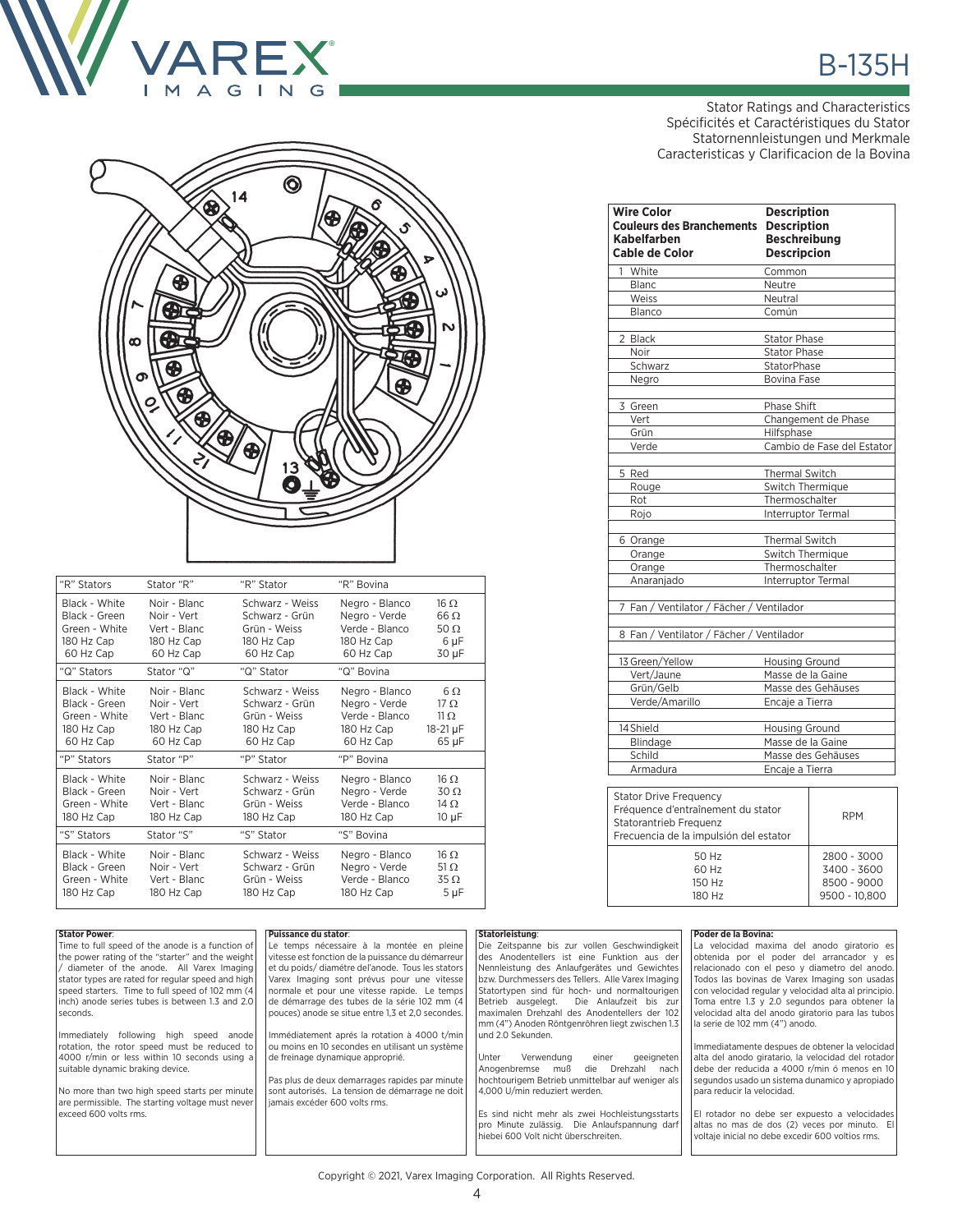

**Caution:**

### X-ray Tube Assembly Heating and Cooling Curve Abaque de Échauffement Refroidissement de l'ensemble Röntgenstrahler Erwärmungs- und Abkühlkurven Curvas de calentamiento / enfriamento de la unidad radiogena



| Gaution.<br>Housings configured with heat exchangers<br>having long hoses $(> 5 ft or 1.5 m)$ are not<br>configured for operation separate from the<br>associated heat exchanger. In such cases,<br>the tube unit must not be operated unless<br>properly coupled to the heat exchanger.<br>Reference the specific heat exchanger's<br>product data sheet for the associated<br>cooling curves. | Precaution.<br>Les Gaines configurés avec des échangeurs<br>de chaleur avant de longs tuvaux (> 5<br>pi ou 1.5 m) ne sont pas configurés pour<br>l'opération séparé de l'échangeur de chaleur<br>associé. Dans ce cas. l'unité à tubes ne doit<br>pas être utilisée à moins que correctement<br>couplé à l'échangeur de chaleur. Référez-<br>vous à la fiche technique de produit de<br>l'échangeur de chaleur spécifique pour les<br>courbes de refroidissement associées. | VOISILIIL.<br>Strahlergehäuse<br>konfiguriert<br>mit einem<br>Wärmtauscher und längeren Schläuchen<br>(> 5ft oder 1.5m) sind nicht dazu ausgelegt.<br>ohne den entsprechenden Wärmtauscher<br>betrieben zu werden. In solchen Fällen darf<br>die Strahlereinheit nicht genutzt werden, falls<br>der Wärmetauschet nicht korrekt gekoppelt<br>ist. Verweise zu den entsprechenden<br>Abkühlkurven sind dem Datenblatt des<br>jeweiligen Wärmetauschers zu finden. | Precaucion.<br>Las corazas con intercambiador de calor<br>que tienen mangueras largas (>1.5 m o 5 ft)<br>no están preparadas para el funcionamiento<br>independiente desde el intercambiador de<br>calor asociado. En esos casos, la unidad<br>de rayos-x no debe utilizarse a menos que<br>el intercambiador de calor esté acoplado<br>correctamente. Más información en la hoja<br>de datos específica de los intercambiadores<br>de calor para las curvas de enfriamiento<br>asociadas. |
|-------------------------------------------------------------------------------------------------------------------------------------------------------------------------------------------------------------------------------------------------------------------------------------------------------------------------------------------------------------------------------------------------|-----------------------------------------------------------------------------------------------------------------------------------------------------------------------------------------------------------------------------------------------------------------------------------------------------------------------------------------------------------------------------------------------------------------------------------------------------------------------------|------------------------------------------------------------------------------------------------------------------------------------------------------------------------------------------------------------------------------------------------------------------------------------------------------------------------------------------------------------------------------------------------------------------------------------------------------------------|--------------------------------------------------------------------------------------------------------------------------------------------------------------------------------------------------------------------------------------------------------------------------------------------------------------------------------------------------------------------------------------------------------------------------------------------------------------------------------------------|
| Note:<br>Heat inputs into housing include tube<br>power, filament power, and stator power.<br>Heating curves based on no restrictions<br>of natural convection around tube housing<br>assembly.                                                                                                                                                                                                 | <b>Remarque:</b><br>L'apport calorifique dans la gaine incult<br>la puissance du tube, du filament et du<br>stator. Courbes d'échauffement basées sur<br>une circulation d'air naturelle sans entrave<br>autour de l'ensemble gaine-tube.                                                                                                                                                                                                                                   | Anmerkungen:<br>berücksichtigen<br>Wärmeskurven<br>Die<br>die Verlustleistung aus der Anode. der<br>Kathode und des Stators. Die Heizkurven<br>basieren auf keinerlei Einschränkung der<br>natürlichen Konvektion aus der Umgebung<br>der Strahlerhaube.                                                                                                                                                                                                         | Nota:<br>La energia del encaje incluye el poder del<br>tubo, el poder del filamento y el poder de<br>la bovina. Las curvas de calentamiento no<br>son afectadas por el calor natural creado<br>en la parte exterior del encaje.                                                                                                                                                                                                                                                            |

### Copyright © 2021, Varex Imaging Corporation. All Rights Reserved.